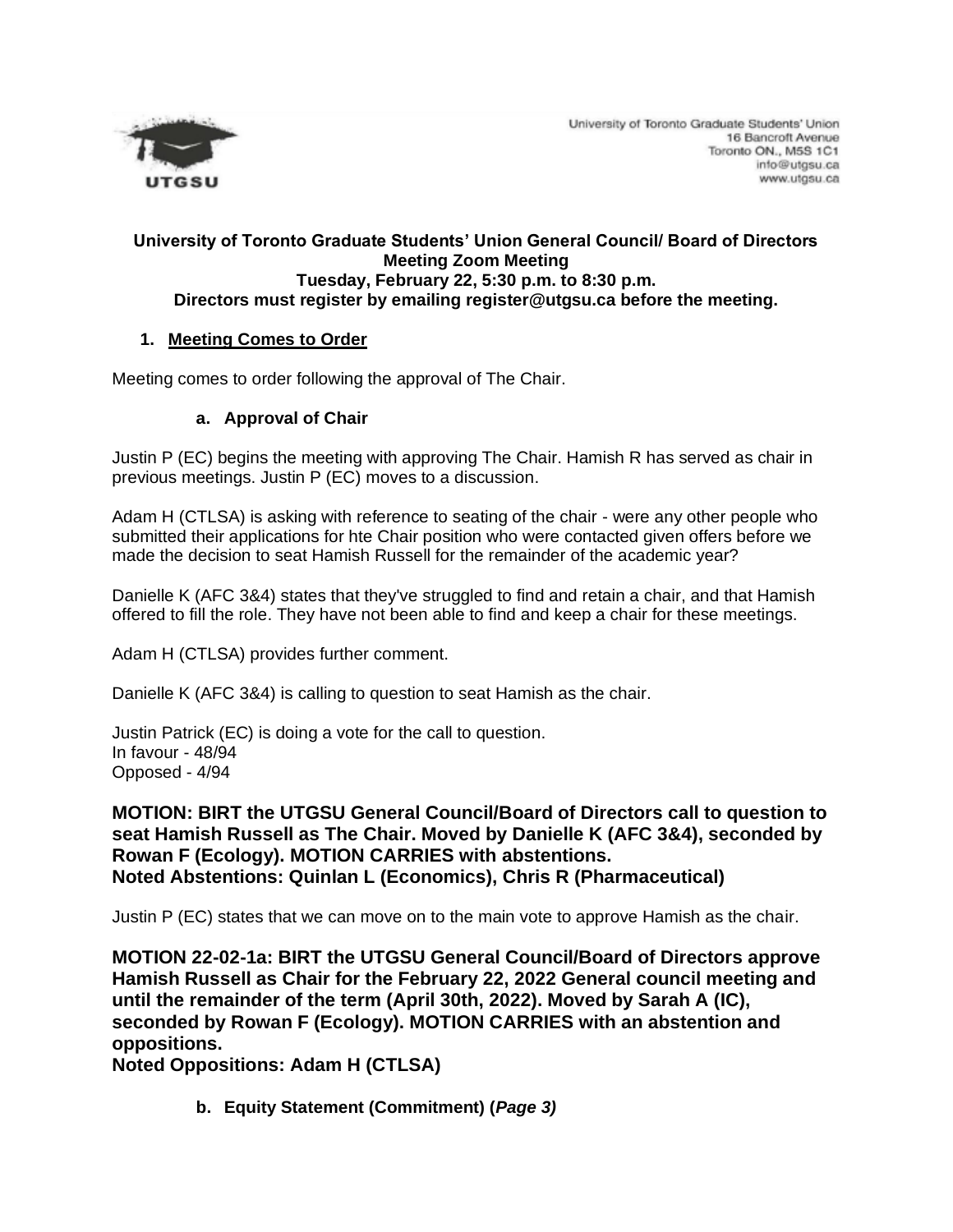The Chair requests for people to read out the Equity Statement.

The Chair introduces the Equity Officer, Melissa Theordore. Melissa T (EO) states that they will be upholding the strike system (misuse of chat to jump speakers list, providing documents without approval, personal attacks, outbursts or disruptive behaviour). First is a warning, second is a strike undermining the equity statement.

The Chair asks for Melissa T (EO) to be a co-host and advises that people can message Melissa T (EO) directly through the chat.

#### **c. Adoption of Agenda (Discussion & Decision) 1b**

The Chair discusses the in-camera sessions and that it means it does not leave the room and that it is kept confidential. The Chair states that a member from the last meeting was reprimanded for not respecting the in-camera rule and breaching confidentiality. The same member has continued to ignore the reprimand and has been posting on social media and comments to Varsity articles regarding information about the executive impeachment. The executive in question is entitled to a respectful and confidential process to hear out the accusations. Adam H (CTLSA) has violated this despite the reprimand and therefore the Chair cannot fulfill their duties as well as the Equity Statement without ruling that Adam H (CTLSA) is to be removed from this meeting and the next meeting. The Chair states that Adam H (CTLSA) will have an opportunity to raise a point of order objecting to this ruling.

Adam H (CTLSA) point of order: states that they respect the will of the Board of Directors, but the Board of Directors will still violate the democratic will of their association. That is the democratic rule of the Board of the Directors.

The Chair holds that removing Adam H (CTLSA) is in order. The Chair explains that their reprimand from the previous meeting was quite specific - sharing confidential information relating to the impeachment charge that Adam H (CTLSA) has brought forth - and that Adam H (CTLSA) has violated this. The Chair states that it is within his duty as Chair to remove Adam H (CTLSA) from the meeting and that this is the opportunity to challenge The Chair's ruling.

Adam H (CTLSA) states that there was no motion by a member of the Board to remove them from the meeting or following meetings. They state that this is beyond the power of any Board and that this could only happen under our existing bylaws by recall, whereby they would need 50% of their membership as well as their association to agree to ending their representation of their association.

The Chair explains that we read the Equity Statement that states "If you are not here in an understanding of good faith or you have violated this understanding, you will be asked to leave." The Chair is ruling that Adam H (CTLSA) has violated this understanding and is asking Adam H (CTLSA) to leave. Adam H (CTLSA) would have to formally challenge the Chair in order to oppose that interpretation of the Chair's role.

Adam H (CTLSA) challenges, stating that that they did not violate the Equity Statement and that they have tried to uphold the Equity Statement in their actions as well as their consultations with CTLSA members with regards to the impeachment motion.

The Chair states that he will step back from Chair and let someone take the challenge.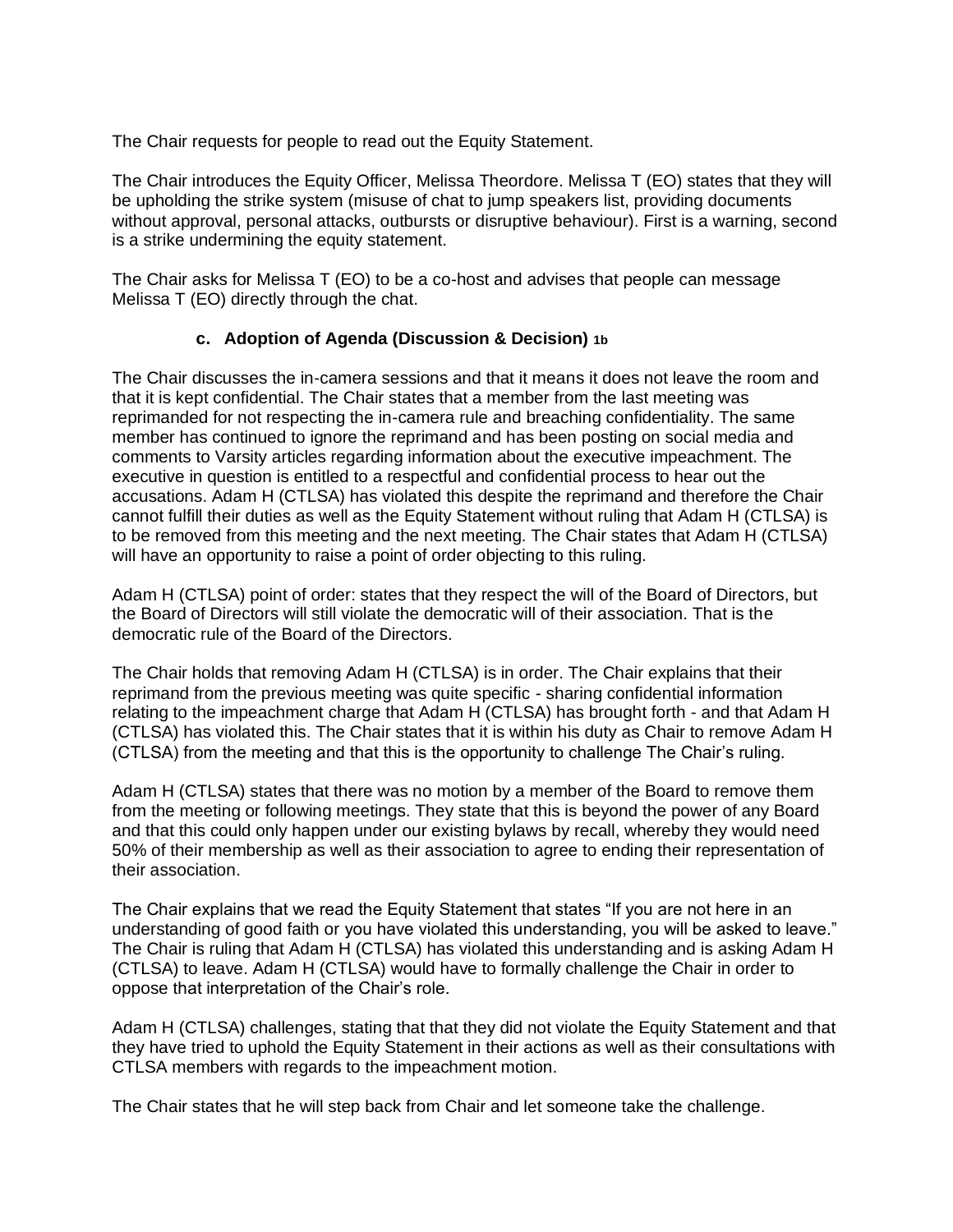Lamia A (GSAS) point of information: if Adam H (CTLSA) is removed, what happens to the impeachment?

The Chair states that the impeachment motion is in order so we can consider it as a Board.

Adam H (CTLSA) point of order: the impeachment motion is not in order because it was not seconded and that the wording of the impeachment motion was not circulated in either first, second, or final mailouts. This violates our own notice expectations for impeachment trials.

The Chair states that the motion only needs to be presented and will be seconded when we get to the discussion portion of that motion. A challenge to the Chair was raised, who is Chairing this challenge?

Justin P (EC) is Chairing this challenge.

Justin P (EC) states that a challenge to the Chair has been made. Justin P (EC) explains the steps of when a challenge is made to the Chair. If you agree with the Chair you will vote yes, and if the Board votes no, the challenge will be successful and the ruling of the Chair will be overturned.

Justin P (EC) gives Adam H (CTLSA) an opportunity to motivate the challenge of The Chair.

Adam H (CTLSA) states that they were elected in an open election and that they had almost unanimous confidence of those who voted for them to represent them in this body. Adam H (CTLSA) continues to liaise all of the concerns of their association, and their association was privy to the entire conversation around the impeachment motion. They are here to represent their association to the best of their abilities and that they do not believe they have violated the Equity Statement or acted in bad faith. Adam H (CTLSA) states that they continue to advocate for issues that could have direct consequences for people in their association.

Danielle K (AFC 3&4) point of order: states that CTLSA isn't active and they aren't sure what elections Adam H (CTLSA) is referring to. According to the membership coordinator, CTLSA is not active.

Adam H (CTLSA) states that CTLSA is active and that it is a problem with their representatives. They have four representative seats but they have been struggling to fill all of the seats.

Danielle K (AFC 3&4) states again that CTLSA is not active, have lost their first installment which constitutes an active course union and are about to lose their second installment. They are not technically active.

Justin P (EC) states that this point should be kept for the debate portion so it can be examined in more detail. Justin P (EC) asks Adam H (CTLSA) to finish his motivation.

Adam H (CTLSA) explains CTLSA executives are active, however CTLSA has had difficulty with fulfilling requirements for representation at these meetings despite their efforts. With reference to the ruling that he is challenging, Adam H (CTLSA) does not believe that they have violated the Equity Statement and if they have, to notify them and to provide evidence that they have done so. Adam H (CTLSA) explains that regarding the reprimand at the last meeting, the incamera proceedings were included in the draft minutes. They think that the minutes were copied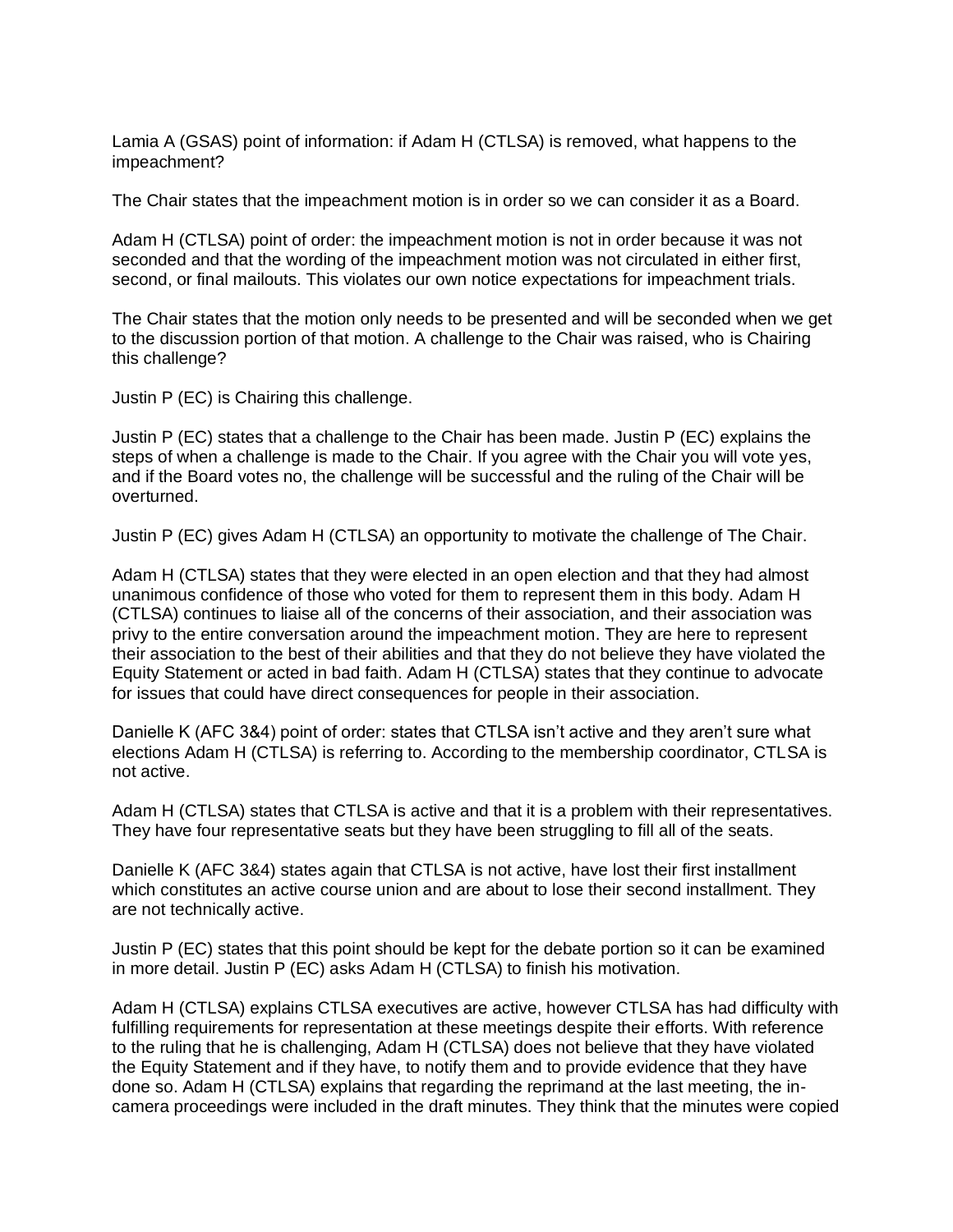from a speech-to-text recording that was further circulated to the entire Board of Directors via listserv. It was Adam H's (CTLSA) understanding that the letter from the Internal Commissioner was a public letter, as this is how it has been handled in the past. Adam H (CTLSA) explains that anything that goes through the mail-outs gets forwarded to various executives and association representatives and that it would also be posted on the website, however, the website has not been updated in two months. They state that the letter would likely have been on the website if it was updated. Adam H (CTLSA) concludes by stating they do not think that the justifications that have been given regarding their breach of the Equity Statement follow from the evidence available, and that they are here to represent the interests of the members that they represent.

Justin P (EC) states that the challenge of The Chair has been concluded and that Hamish R (Chair) will now be able to provide their defense of their ruling.

Hamish R (Chair) provides their defense. The Chair states that a line has been crossed, and that they have received a lot of complaints about this member specifically and have been patient with them and upheld the right of every member and elected council representative to be in these meetings and disagree with what is the majority on a main opinion. The Chair explains that in this case, a member has brought a charge of impeachment, which is a very serious matter, against an officer with executives and has further spread that information through other means available to them (social media, blogs, etc), which goes against the confidential and fair process set up by the organization. This member was reprimanded for this and therefore there was due warning about it. The Chair cannot in good conscience continue to chair meetings with a member who is treating the will of the body with such disregard. The Chair concludes by stating that CTLSA is entitled to a representative, however, it cannot be Adam H (CTLSA).

Justin P (EC) starts a discussion and circles back to Danielle K's (AFC 3&4) information regarding CTLSA not being active.

Danielle K (AFC 3&4) says that they are in favour of Hamish R's (Chair) ruling, and states that it feels as though every meeting is polluted with an individual's personal vendetta and ego. Danielle K (AFC 3&4) continues to explain that Hamish R (Chair) has been patient as many chairs have been lost due to this personal targeting and personal privilege. Adam H (CTLSA) point of personal privilege: says that this is an ad hominem attack accusing them of acting out on their ego.

Justin P (EC) states that personal privileges are usually used for things such as accessibility and that although tensions are high in the meeting, we can have a speaker's list and debate the topic that is being discussed. Justin P (EC) asks Danielle K (AFC 3&4) to continue.

Danielle K (AFC 3&4) explains that Hamish R (Chair) has been exceptionally patient and has been there when other Chairs cannot handle the council environment. Danielle K (AFC 3&4) is speaking in favour of Hamish R (Chair) and their ruling and encourages others to vote in favour of The Chair.

Justin P (EC) would like to return to the point regarding CTLSA and whether or not it is an active course union. Justin P (EC) is asking for anyone to respond to this.

The Chair clarifies that that is not part of his ruling.

Justin P (EC) explains that there may be a larger issue in terms of the validity of the challenge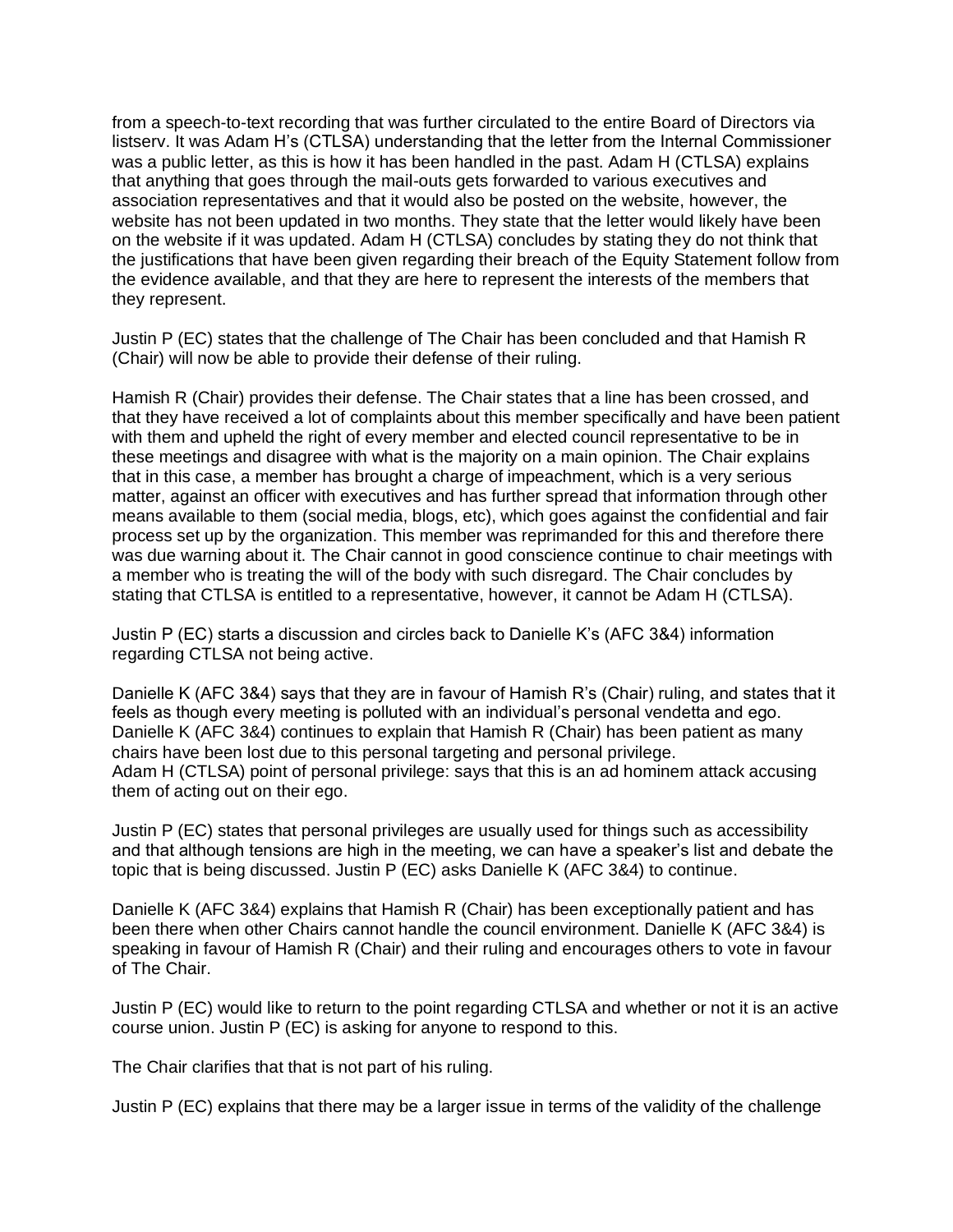to the Chair if a director isn't a legitimate director. Justin P (EC) says that if nobody has a response to this, we will keep moving forward.

Lwanga M (UGC) says that the current model in place is that it provides funding in exchange for representatives, and if we are not providing funding, there is no use for the representative. Lwanga M (UGC) is wondering if this individual can even continue to be a representative given this knowledge?

Justin P (EC) states that we do not have any confirmation of this yet, so the debate in regards to the challenge of the Chair can continue.

Adam H (CTLSA) would like to speak more about the reprimand because this is what is being used to motivate The Chair's ruling. Adam H (CTLSA) has appealed the reprimand ruling and says that this should be deferred to the Board of Appeal if the motivation is to exclude them based on their unwillingness to follow the spirit of the reprimand. Adam H (CTLSA) explains that if this is the justification, then it should be left up to the Board of Appeal to first make a ruling. The Board of Appeal has responded to Adam H's (CTLSA) appeal and Adam H (CTLSA) states that they will likely be ruling about the reprimand eventually and whether or not the documents [from the reprimand] are confidential.

Justin P (EC) invites Chris R (Pharmaceuticals) to speak.

Chris R (Pharmaceuticals) is speaking against this ruling of The Chair as they believe that it is political and not based on trial proceedings. They also state that this is a conflict of interest if the director themselves and that representative is bringing forward impeachment against the executive for the executives to make a ruling, prior to a motion being put forward.

June L (Finance) would like to speak in favour of this ruling and that the last meeting was not Adam H's (CTLSA) first reprimand and has been reprimanded twice in June's term which was for breach of equity, breach of confidentiality and using UTGSU platforms for his own purposes. This was ruled in favour by the entire council more than once. June L (Finance) has witnessed first-hand receiving emails from Adam H personally, and that these emails are in breach of the Equity Statement because they are not based on facts. Adam H continues to pursue personal attacks against staff members and co-executives to the point where it causes them extreme emotional distress. and his attacks are not based on facts. June L (Finance) would like to focus on putting efforts towards something that matters, which is helping the students.

Lindsey P (English) is asking if we are still voting about impeaching Hamish R (Chair) as Chair or if we are voting on whether or not we agree with Hamish R's (Chair) ruling?

Justin P (EC) explains that we are voting on whether or not we agree with Hamish R's (Chair) ruling.

Lindsey P (English) is asking if Adam H (CTLSA) moved to impeach Hamish R (Chair) as Chair?

Justin P (EC) states that we are on a challenge to The Chair at this time.

**Lindsey P (English) is calling the question to challenge the chair. Seconded by Lawson G (GESA). The call to question has PASSED. All in favour of calling this item to question - 52/88**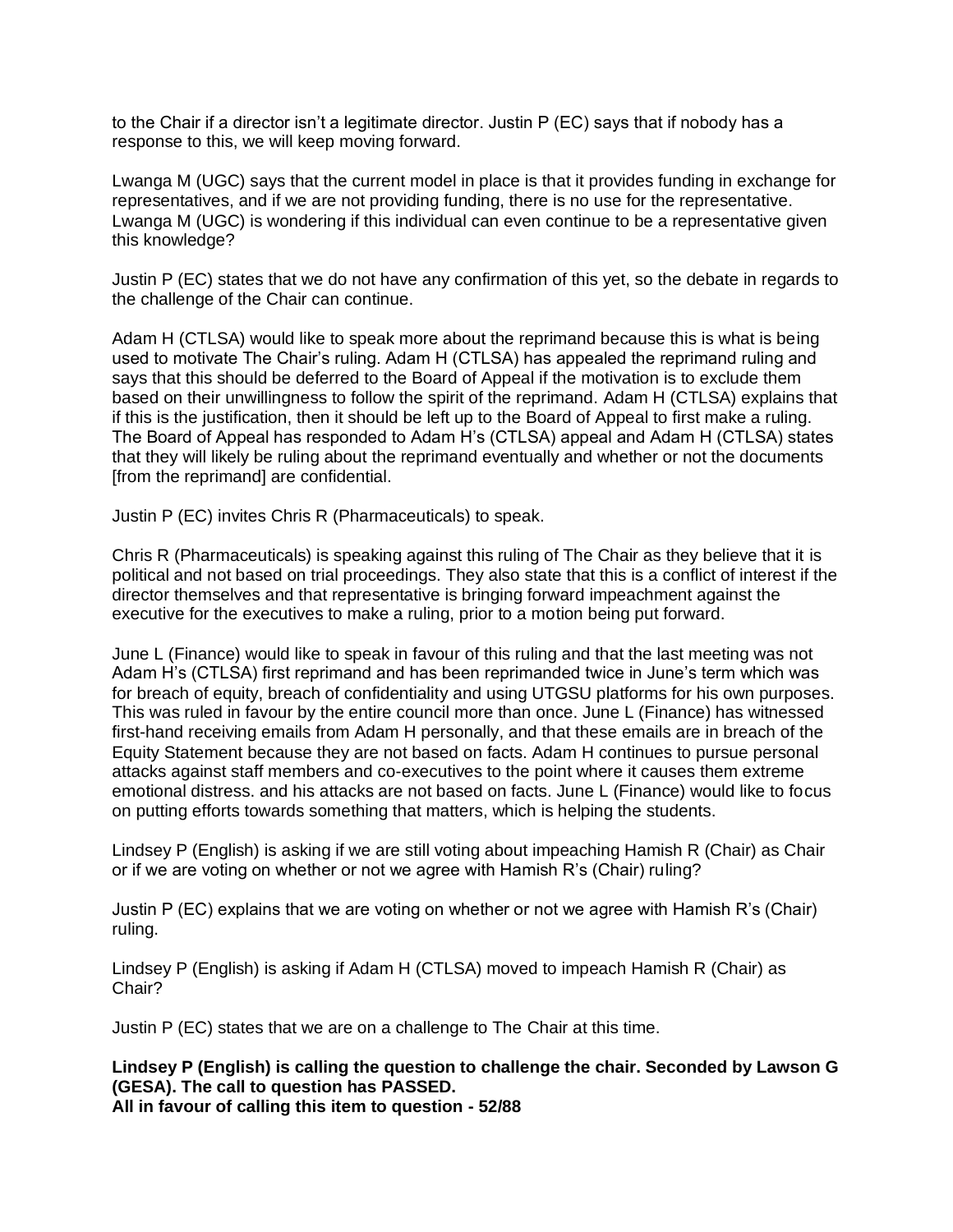#### **All opposed - 1 Abstentions - 4 Noted Abstentions: Adam H (CTLSA)**

Justin P (EC) states that the call to question has passed. We will now move on to a vote on the challenge to The Chair.

**In favour of Hamish R's (Chair) ruling - 56 All opposed - 1 All abstentions - 7 Noted abstentions - Sarah A (IC), Adam H (CTLSA)**

Justin P (EC) passes it back over to the chair as their ruling has been upheld. Adam H (CTLSA) has been removed from the meeting. The meeting agenda proceeds.

Sarah A (IC) would like to let the board know that there is one more candidate for the EAL position so we now have 3 candidates. Sarah (IC) would like to amend the agenda to have Angelina Liu (LHAE) included.

The Chair states that we do not need to amend the agenda for this.

Danielle K (AFC 3&4) would like to make an amendment under "Any Other Business" to further disallow members who breach our Equity Statement.

**MOTION: BIRT the UTGSU General Council/ Board of Directors move to amend the agenda to add an "Item 11a" to "Any Other Business" to further disallow members who breach the Equity Statement. Moved by Danielle K (AFC 3&4), seconded by Lwanga (UGC). MOTION CARRIES with abstentions and oppositions.**

Sarah A (IC) point of order: states that there is another motion that they would like to add in.

The Chair states we will go through that once the vote is complete.

Lwanga M (UGC) would like to request to include an executive UTGSU statement just before the reports.

#### **MOTION: BIRT the UTGSU General Council/Board of Directors move to amend the agenda to include an Executive UTGSU statement in "Reports" as "Item 2a". Moved by Lwanga M (UGC), seconded by Sarah A (IC). MOTION CARRIES with opposition and abstentions.**

Lwanga G (UGC) says that this is a statement compiled by the UTGSU Executive Team and has to do heavily with the Equity Statement and is hoping that the Board of Directors will endorse this statement.

Rowan F (Ecology & Evolutionary Biology) is wondering if we can move Item 7 up in the agenda as we have 2 guests here from the ROM. They would like it to be moved to Item 3.

#### **MOTION: BIRT the UTGSU General Council/Board of Directors move to amend the**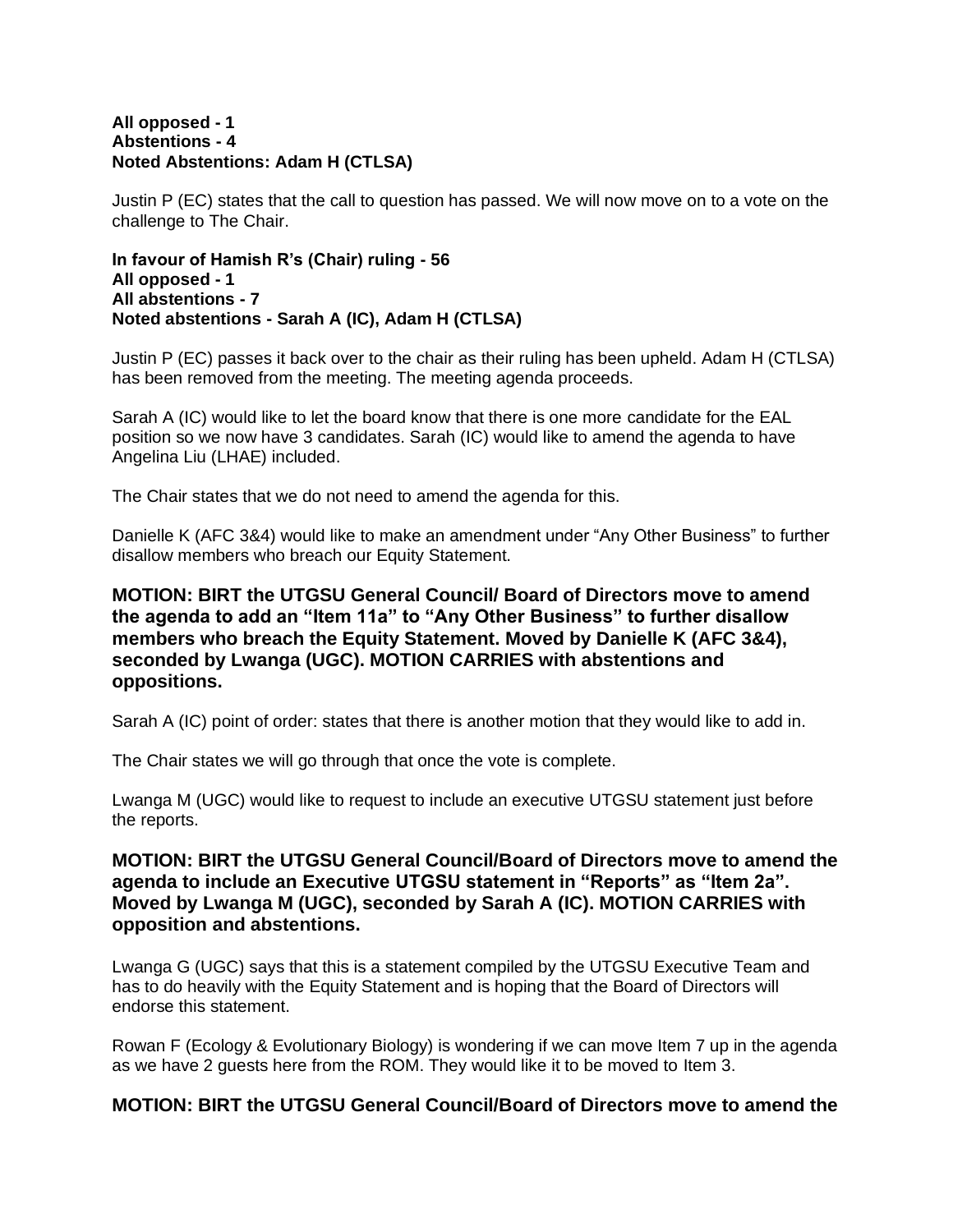**agenda to reflect that Item 8 is to be moved up to Item 3. Moved by Rowan F (Ecology & Evolutionary Biology), seconded by Sarah A (IC). MOTION CARRIES with abstentions.**

**MOTION 22-02-1b: BIRT the UTGSU General Council/Board of Directors adopt the February 22, 2022 meeting agenda as amended. Moved by Mariam K (Information), seconded by Lwanga M (UGC). MOTION CARRIES with opposition.**

## **d. Seating Guests and Media 1c**

The Chair asks the guests and media to identify themselves in the meeting.

**MOTION 22-02-1c: BIRT the UTGSU General Council/Board of Directors move to seat all guests and media with speaking rights. Moved by Hannah D (Music), seconded by Jordan B (Anthropology). MOTION CARRIES with abstentions.**

**e. Approval of Minutes from the January 25th, 2022 Meeting 1d**

**MOTION 22-02-1d: BIRT the UTGSU General Council/Board of Directors approve the minutes from the January 25, 2022 meeting. Moved by Lamia A (GSAS), seconded by Diana B (APHD). MOTION CARRIES with abstentions.**

# **2. Reports**

# **a. Executive UTGSU Statement (Moved by Lwanga M [UGC])**

Lwanga M (UGC) reads out the Executive Statement. The statement is regarding the actions of Adam H (CTLSA) and the violations of the Equity Statement. The statement is outlined below, and will also be attached at the end of the minutes.

The Chair states that this motion is regarding the member who was just removed. If we were now to spend time discussing the conduct of this member, it may be more appropriate to move to an in-camera session. The Chair is opening the speakers list and welcomes a motion to move to in-camera if necessary.

#### **MOTION: BIRT the UTGSU General Council/Board of Directors move to an incamera session for discussion regarding Item 2a. Moved by Rowan F (Ecology & Evolutionary Biology), seconded by Mynt M (Cinema Studies).**

The guests are now in the waiting room, the meeting is now in-camera.

**MOTION BIRT the UTGSU General Council/Board of Directors amend the Executive Statement by removing the Youtube link. Moved by Mynt M (Cinemas), seconded by Patricia R (Sociology). MOTION CARRIES with opposition and abstentions.**

**MOTION: BIRT the UTGSU General Council/Board of Directors endorse the following statement:**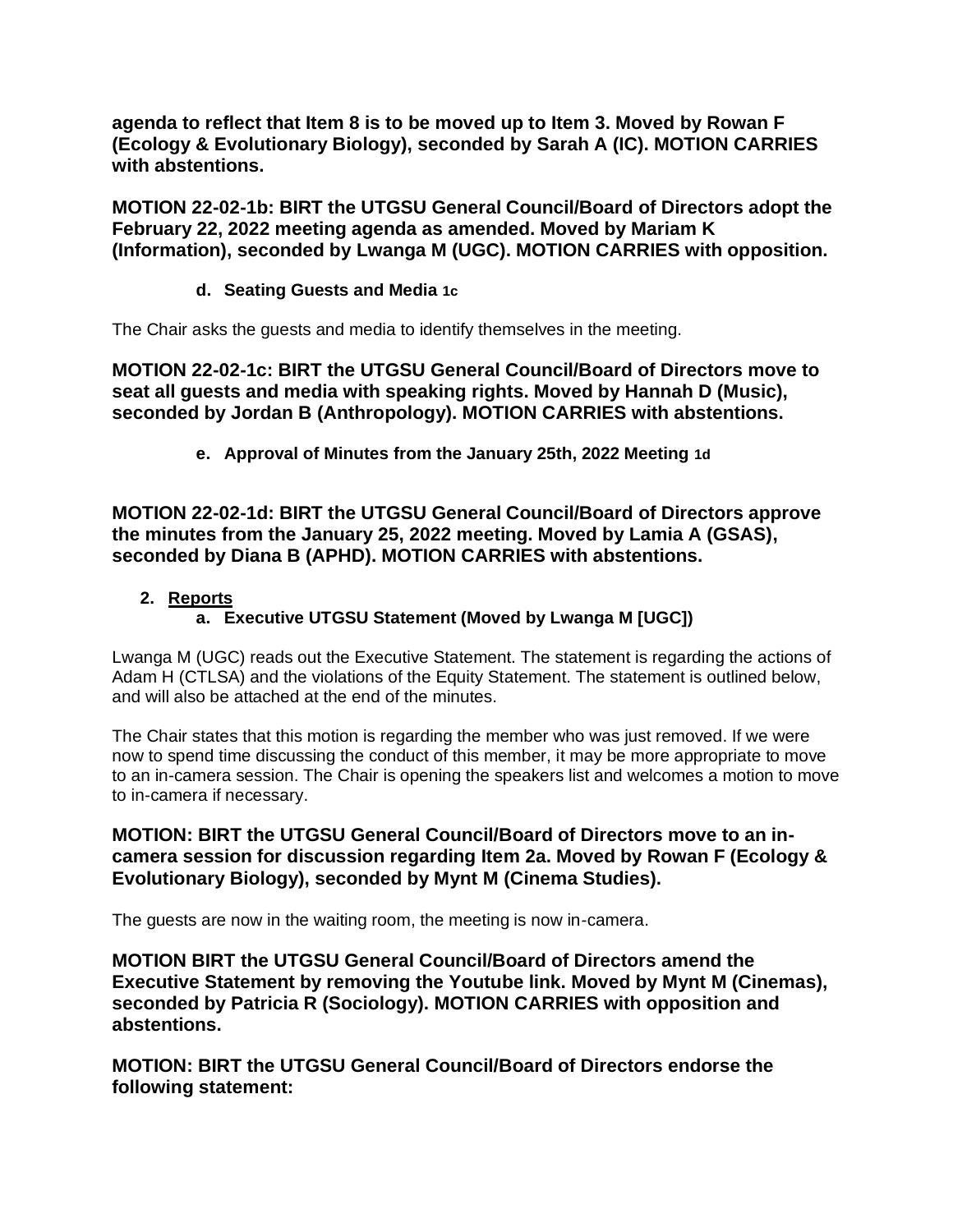**The Equity Statement of the University of Toronto Graduate Students' Union (UTGSU) states that "Student Union solidarity is based on the principle that all members [which includes executives, council members, committees and caucuses and by extension, staff] deserve to be equal, respected and should be understood". This statement further reads "As members of the Union, mutual respect, cooperation and understanding are our goals. We do not condone or tolerate behaviour that undermines the dignity of any individual. Expressions of hate such as intimidation, harassment, offensiveness or hostility will not be tolerated". Despite this, the UTGSU has progressively become an unsafe working environment due to the frequent harassment of the Union's staff and certain Executive Committee members. Among many other things, these series of harassment continue to negatively impact the morale of the Executive, Council and Staff members while also actively playing a crucial role in discouraging other students from wanting to get involved within the union. This is unacceptable and we cannot continue to condone this type of behaviour. The Executive would once again like to bring attention to the ongoing intolerable behaviour(s) of a member who continues to engage in acts of Executive and Staff harassment. The current CTLSA representative (Mr. Adam Hill) unceasingly targets specific members of Staff and Executive, an unacceptable behaviour that has been going on for over a year and continues to go on. The Executive committee has raised these issues to council in the previous meetings but we have collectively failed to come up with a solution towards these seemingly unending issues. While we are here to make sure that students' needs are adequately represented and ensure that the union provides adequate programming, funding and advocacy services to all members, it is truly difficult to ignore the constant targeted harassment that has taken a toll on the mental health, physical health, school life as well as general productivity of the aforementioned.**

**On February 14, 2022, UTGSU Director Adam Hill posted a video to YouTube that made a number of biased claims about the UTGSU and individuals employed by or whose services were rendered by the UTGSU. The UTGSU does not condone the sentiments in the video or the means to which the director has used to promote them.**

**The repeated targeted attempts by Mr. Hill towards Executives, staff and service providers to destabilize the operation of UTGSU as an institution is a serious cause for concern. These issues are of legal nature at this point and are also a detraction for people to participate in the UTGSU.**

**Hence the UTGSU Executive Committee requests the Board of Directors to implement action to cease these endless personally motivated and vindictive attempts by this same individual towards UTGSU Executives, staff, and service providers as it is making UTGSU an unsafe and toxic environment to be at.**

## **MOTION CARRIES with opposition and abstentions. Noted oppositions: Chris R (Pharmaceutical Sciences)**

## **b. Executive Committee Reports (Information & Decision) 2a**

The in-camera session concludes and guests have been admitted back into the meeting.

The Chair states that in the interest of time, they strongly recommend that the executives keep it brief.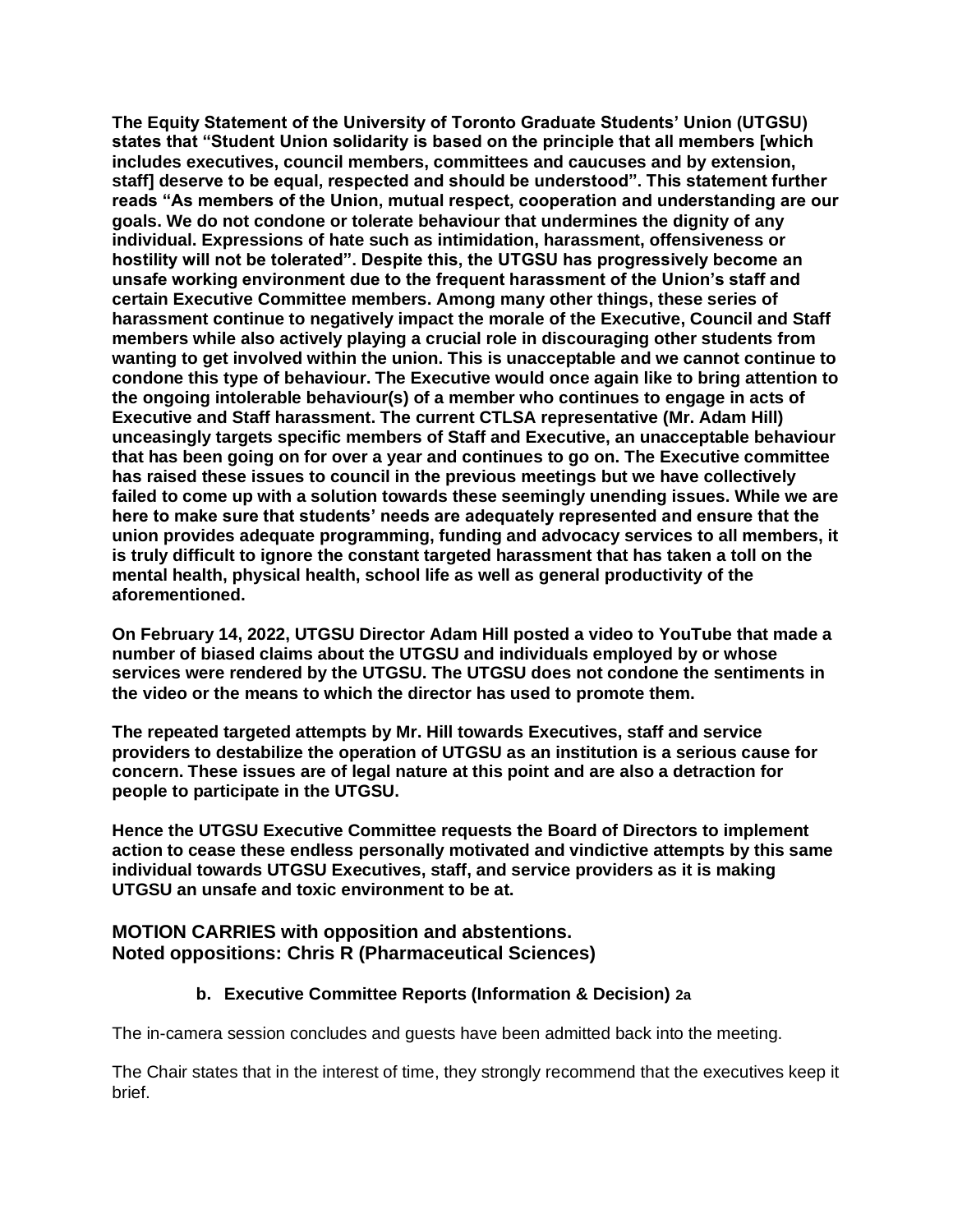An-Noûra C (CEC) has been organizing UTGSU Black History Month game night. They are also organizing a panel called "Know Your Rights" which provides information about tenants rights and answers any common questions regarding this subject matter. This is happening March 3rd at 7:00pm. They have been organizing an election event where more details will be coming soon. An-Noûra (CEC) has sat on the CRO Nominating Committee, has written the report which can be found in the agenda package, read emails and sat on the Hart House Board of Stewards and Community Liaison Committee.

Sarah A (IC) states that everyone including themselves have submitted their report. They have been focusing on student family housing and addressing their concerns. They are planning a joint town hall with student family housing on March 9th to address some of the legal questions that they have.

Dhanela S (AFC 1&2) is having one on one meetings for student advocacy related matters in their grad units and working on a March event for International Women's Day. They are doing their meetings on a weekly basis with senior administration at the University of Toronto.

Danielle K (AFC 3&4) has been working with the Emergency Food Bank and has been working to receive funding from the SGS. We have already provided them with funding from the last AGM, but now in collaboration they have sent a proposal to Dean Barker, who has agreed to bring it to the necessary people on their end to discuss what type of monetary support they can provide. Danielle K (AFC 3&4) has been working on the "Know Your Rights" panel alongside An-Noûra C (CEC). They have attended the Graduate Education Council meeting, where Dean Barker discussed the implementation of two funds: The Impact Fund and SGS providing their own Black and Indisgenous Bursary for students.

Danielle K (AFC 3&4) advises that June L (Finance) is experiencing technical issues and would like to read out their updates on their behalf. June (Finance) has been working on the GDSF and the BGSB awards and the winners will be announced in the first week of March. The Faculty of Music basic funding initiative surveys are live, and students who are in the Faculty of Music should fill this out and participate. The Emergency Grant categories that are being considered are: Emergency Grant Transportation Subsidies, Mental Health Service Subsidies, Equipment Grants. June L (Finance) is looking to enact this funding for people who find themselves in emergencies. Any questions, you can contact June L (Finance)

Justin P (EC) is getting more organizations coming forward to become partners with the UTGSU. The CFS lobby week has started, and they are alongside their Provincial National Student Union allies lobbying for increasing graduate funding, lowering tuition and other important issues. This is for both community and international partners. On the council for student services, Justin P (EC) was able to work with other student representatives from the other four unions on campus to block a fee increase that Student Life was trying to put forward. They are currently having conversations to try to develop a project between all the student unions to reduce reliance on student fees. There was an incident at Grad House where staff members were insensitive and racist and Justin P (EC) oversaw a campaign to oppose this. The university is working towards providing more training to staff to ensure that this does not happen again. They are continuing efforts with various campaigns including CSSGB Toronto which is organizing multiple teaching webinars that will be accessible online.

Lwanga M (UGC) states to please keep an eye out for the Black History Month panel on February 28th.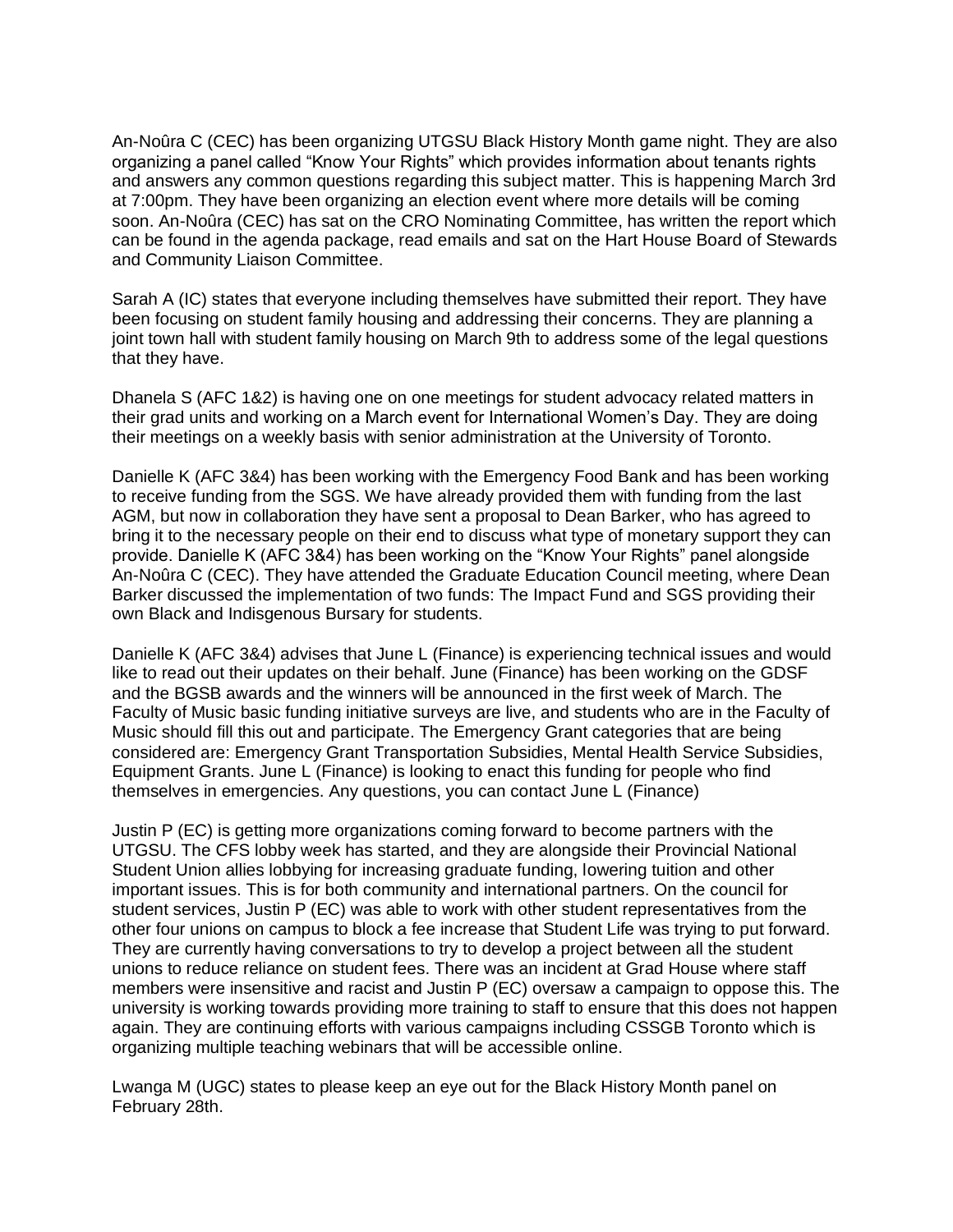The Chair states that council representatives are the closest link to students in their department and if there is anything that members in their department should know or would be interested in, they are more likely to read an email from the representatives than the digest. If there is something that the members should know, council representatives should reach out to them with this information.

Lynne A (SJE) is asking for information regarding the February 16th "Grad Ed Council Meeting"

The Chair asks that if any executives have related information to please step in.

The Chair explains that at this point they cannot wait for a response on this question so they are moving to a vote on the motion. The Chair says that if anyone has an answer to Lynne A's (SJE) question that they would allow an answer in the chat.

## **MOTION 22-02-2a: BIRT the UTGSU General Council/Board of Directors accept the Executive Committee reports for February, 2022. Moved by Rowan F (Ecology & Evolutionary Biology), seconded by: Jordan B (Anthropology). MOTION CARRIES unanimously.**

**c. Course Unions (Information & Discussion)**

No reports given.

**d. Standing Committees, Ad-hoc Committees, and Caucuses (Information & Discussion)**

No reports given.

**e. Governing Council, Graduate Education Council, CUPE 3902, USW 1998 (Information & Discussion)**

No reports given.

**f. Motion to Receive All Other Reports (Decision)**

## **\*MOTION NOT USED\* MOTION: BIRT the UTGSU General Council/Board of Directors move to receive all other reports.**

#### **3. ROM Caucus 7**

Rowan F (Ecology & Evolutionary Biology) would like to start off by saying that this has been discussed in council for several months about different ways to potentially represent the ROM. There are two representatives present in the meeting. Rowan F (Ecology & Evolutionary Biology) invites Joseph M (Guest, ROM) to speak and motivate this motion.

Joseph M (Guest, ROM) states that there are a small group of students who have their home base at the ROM and therefore have specific needs due to working at an off-campus setting. They know that there are people from several departments represented at the ROM. They aren't completely sure of all the departments that are based at the ROM or exactly how many people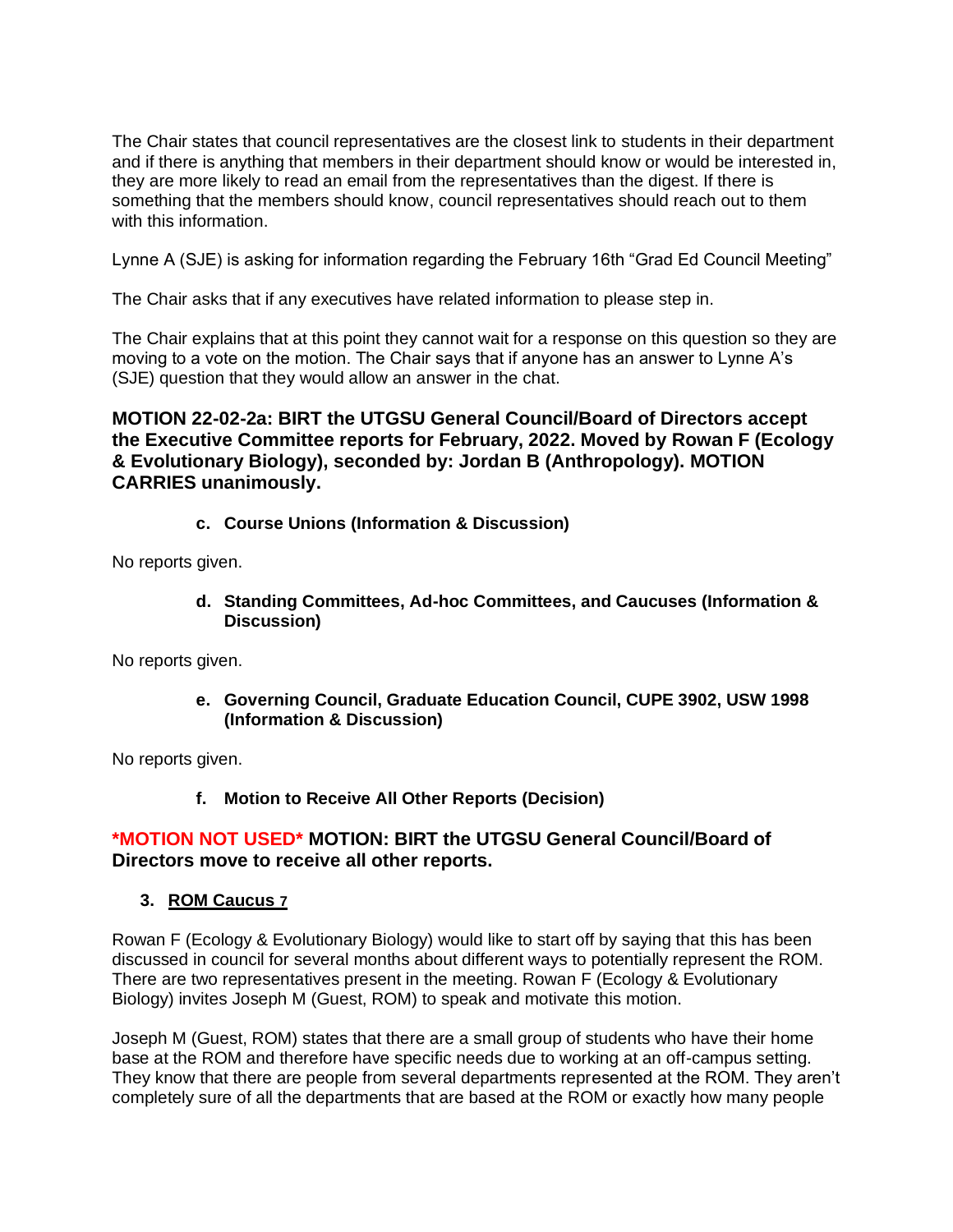but they speculate that it is around 50 people. This is one of the main issues they want to address - they want this group to be a way for them to be in contact with other students at the ROM and want to be able to advocate for their interests. Starting off this caucus would be the best way to go about doing this.

Ashley R (Guest, ROM) wants to reiterate and support what Joseph M (Guest, ROM) is saying. There have been a number of attempts to get a community of ROM graduate students together and to know who is in the building from different departments. This has been a challenge. Having a caucus that is supported by a University of Toronto affiliated group would assist in ensuring that there is a community and an avenue to address the unique issues of working at the ROM.

**MOTION 22-02-7: BIRT the UTGSU General Council/Board of Directors approve the creation of the "Graduate Students of the Royal Ontario Museum (ROM) Caucus".**

**BIFRT that the Graduate Students of the ROM Caucus be integrated into the UTGSU Bylaws and Policy.** 

**BIFRT the Graduate Students of the ROM Caucus receive an initial budget of \$500.**

## **Moved by Sarah A (IC), Seconded by Rowan F (Ecology & Evolutionary Biology). MOTION CARRIES unanimously.**

# **4. CRO Nomination 3**

Rowan F (Ecology & Evolutionary Biology) states that they have nominated an individual for CRO and a document has been provided in the second mailout. They received 8 applications for the position, but ended up choosing Molly Simpson as the most qualified candidate. They have previous experience and lots of enthusiasm for the role.

Molly S (Guest, CRO) explains that they are a Master's student and a University of Toronto graduate student for their undergrad as well. Molly S (Guest, CRO) states that they are excited to be nominated and discusses their previous experience and schooling.

# **MOTION 22-02-3: BIRT the UTGSU General Council/Board of Directors appoint Molly Simpson as the Chief Returning Officer for the UTGSU 2022 Spring Elections. Moved by Joseph D (Political Science), seconded by Rowan F (Ecology & Evolutionary Biology). MOTION CARRIES unanimously.**

The Chair has announced a break at 7:43pm until 7:50pm.

## **5. Arbique and Ahde (Invoice approval) 4**

The meeting resumes at 7:50 pm.

Sarah A (IC) states that they have secured the services from Matthew Joseph (Lawyer) as legal aid from October until January, and this invoice is for this particular period. Matthew Joseph (Lawyer) was involved with the UTGSU bylaw review and the restructure. The invoice amount is for the amount of \$7830.90.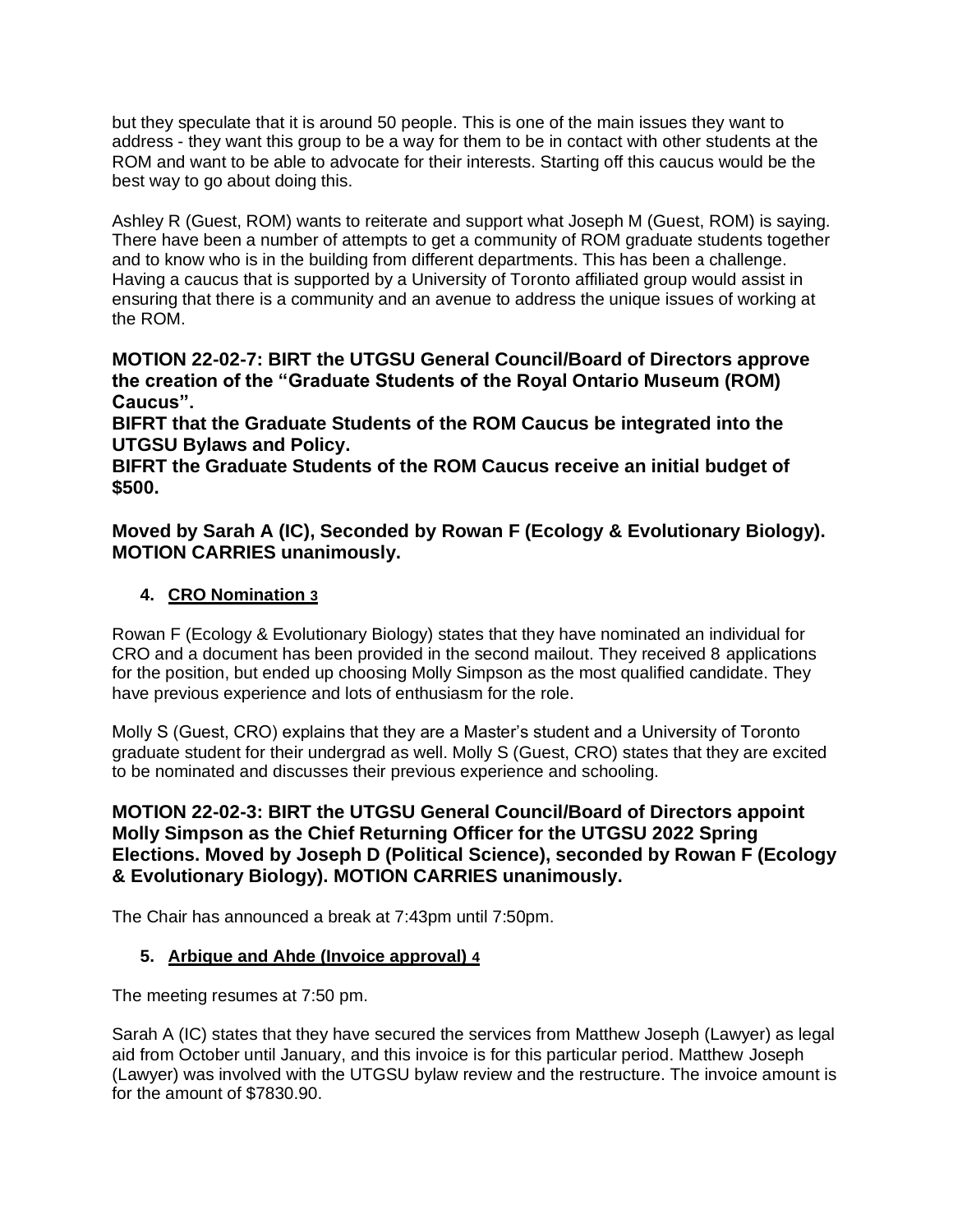Brie (ED) states that the invoice was sent in the second mailout and that this is for work undertaken by the UTGSU's counsel, Matthew Joseph (Lawyer) in regards to the restructure framework.

## **MOTION 22-02-4: BIRT the UTGSU General Council/Board of Directors remits \$7830. 90 to pay Invoice # 2816 from Arbique and Ahde from the UTGSU Legal Budget line. Moved by Sarah A (IC), seconded by Mynt M (Cinema Studies). MOTION CARRIES with an abstention.**

#### **6. EAL Elections 5**

The Chair explains what the Executive at Large (EAL) is and that the call was put out for the EAL at the last meeting.

Sarah A (IC) states that the three candidates will read their statement and we will move to a vote.

#### **a. Sophia Zhong - Department of Laboratory Medicine and Pathobiology**

Sophia Z (Guest, EAL) states their education and their experience as well as what they would like to do in this position. They are a Master's student in the Department of Laboratory Medicine and Pathobiology. They are currently working on their research at this time, and have also studied overseas. They would like to provide support for students during the global pandemic.

## **b. Sierra Codeluppi - Department of Pharmacology and Toxicology**

Sierra C (Guest, EAL) discusses their experience, education and personal journey through higher education. They are a third year PhD student in the Department of Pharmacology and Toxicology and are also a first generation student. Sierra C (Guest, EAL) brings vast experience in event planning and community outreach and is also currently a member of the Pharmacology Graduate Student Association and the Women and Trans Person Caucus.

#### **c. Angelina Liu - Department of Leadership, Higher and Adult Education**

Angelina L (Guest, EAL) is a student from China and is a graduate student at OISE in Higher Education. Angelina L (Guest, EAL) was a member of their student union in university and highlights their experience and skills such as communication, critical thinking and time management. Higher education governance is their research interest and they have learned many theories in this field about board senate and their relationship between different stakeholders and the importance of student participation.

The Chair states that if we are to do a poll, we will have to remove guests at the moment to ensure only council is voting. The guests will be in the wait room while the poll is being completed.

Sophia Z - 39% Sierra C - 52% Angelina L - 13%

The Chair announces the vote results.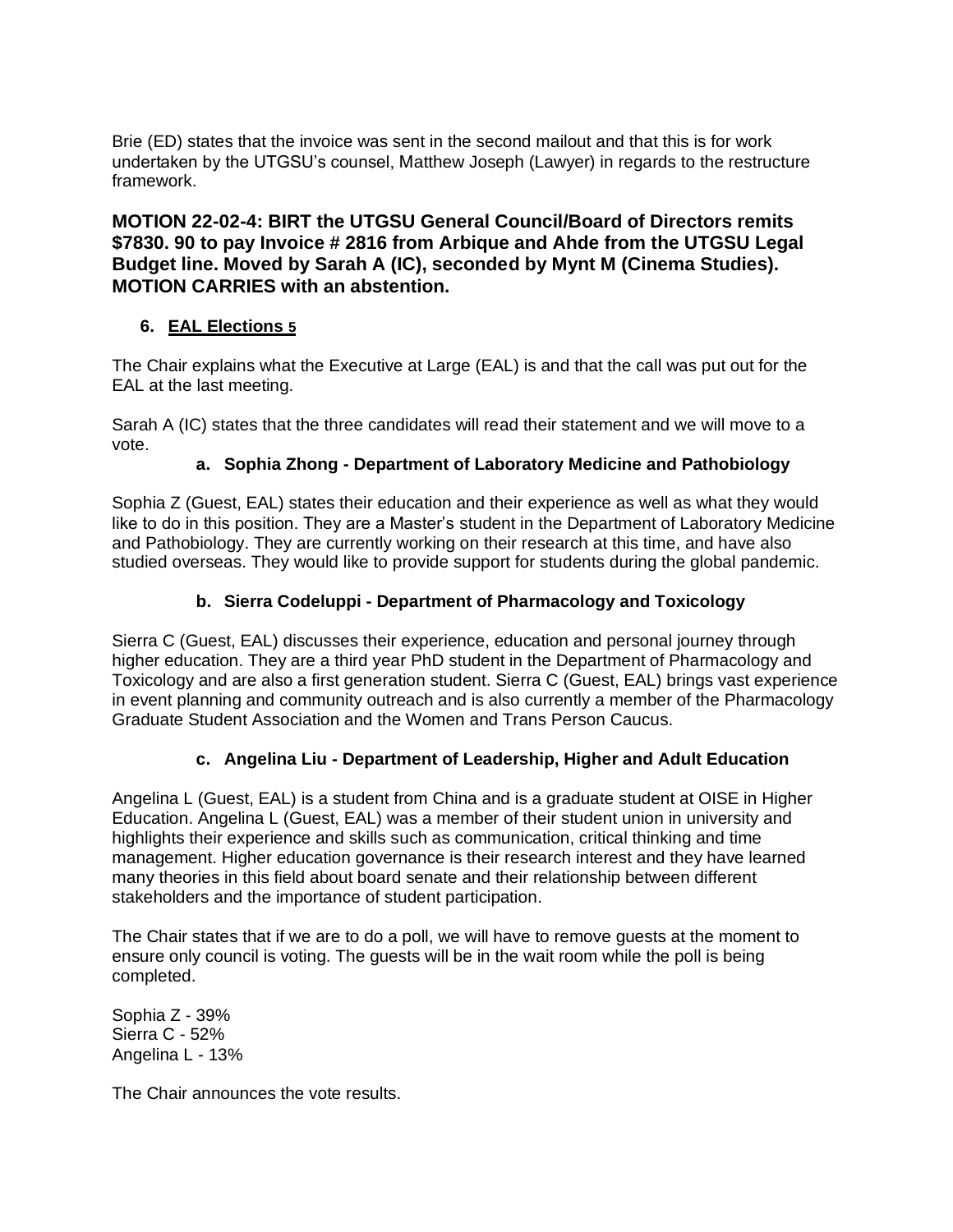# **MOTION 22-02-5: BIRT the UTGSU General Council/Board of Directors appoint Sierra Codeluppi (Department of Pharmacology and Toxicology) as the Executive at Large until April 30th, 2022.**

## **7. Board of Appeals Update**

Brie (ED) states that The Chair of the Board of Appeal had to leave the meeting, so there will be a motion to defer this item to the next meeting.

## **MOTION: BIRT the UTGSU General Council/Board of Directors defer the Board of Appeal update to the next meeting in March. Moved by Sarah A (IC), seconded by Lawson G (GESA). MOTION CARRIES unanimously.**

Sierra C (EAL) is asking if they vote or still act as a guest.

The Chair states that effective immediately they are the EAL and they can change their name and vote.

Sarah A (IC) would like to move a motion to extend the meeting time due to pressing matters on the agenda. They would like to extend the meeting to 8:45pm.

## **MOTION: BIRT the UTGSU General Council/Board of Directors extend the meeting time to 8:45pm. Moved by Sarah A (IC) Seconded by Patricia R (Sociology). MOTION CARRIES with oppositions and an abstention.**

## **8. Elections and Referenda Committee 6**

The Chair states that there is a Chief Returning Officer (CRO) and a volunteer for the elections and the referenda committee. There needs to be two more volunteers to run the elections.

Mynt M (Cinema Studies) would like to put themselves forward.

Nicholas S (Biochemistry) would like to put themselves forward.

## **BIRT the UTGSU General Council/Board of Directors appoint Mynt M (Cinema Studies) and Nicholas S (Biochemistry) to the Elections and Referenda Committee. Moved by Hannah D (Music), seconded by Jordan B (Anthropology). MOTION CARRIES with abstentions.**

## **9. Bylaw and Policy Updates**

Justin P (EC) states that we have amended the bylaws last semester and received recommendations to update the policies to be in line with the new bylaws. The changes include things such as switching "General Council" to "Board of Directors", and integrating the elections code directly into the policies to adapt to the new board structure. This is mostly the same elections code from last year. This helps to ensure that there are a more constant set of rules for elections that would prevent drastic changes to the rules from year to year. They have streamlined some of the text for the caucasus and cleaning it up as there is a lot of repetition.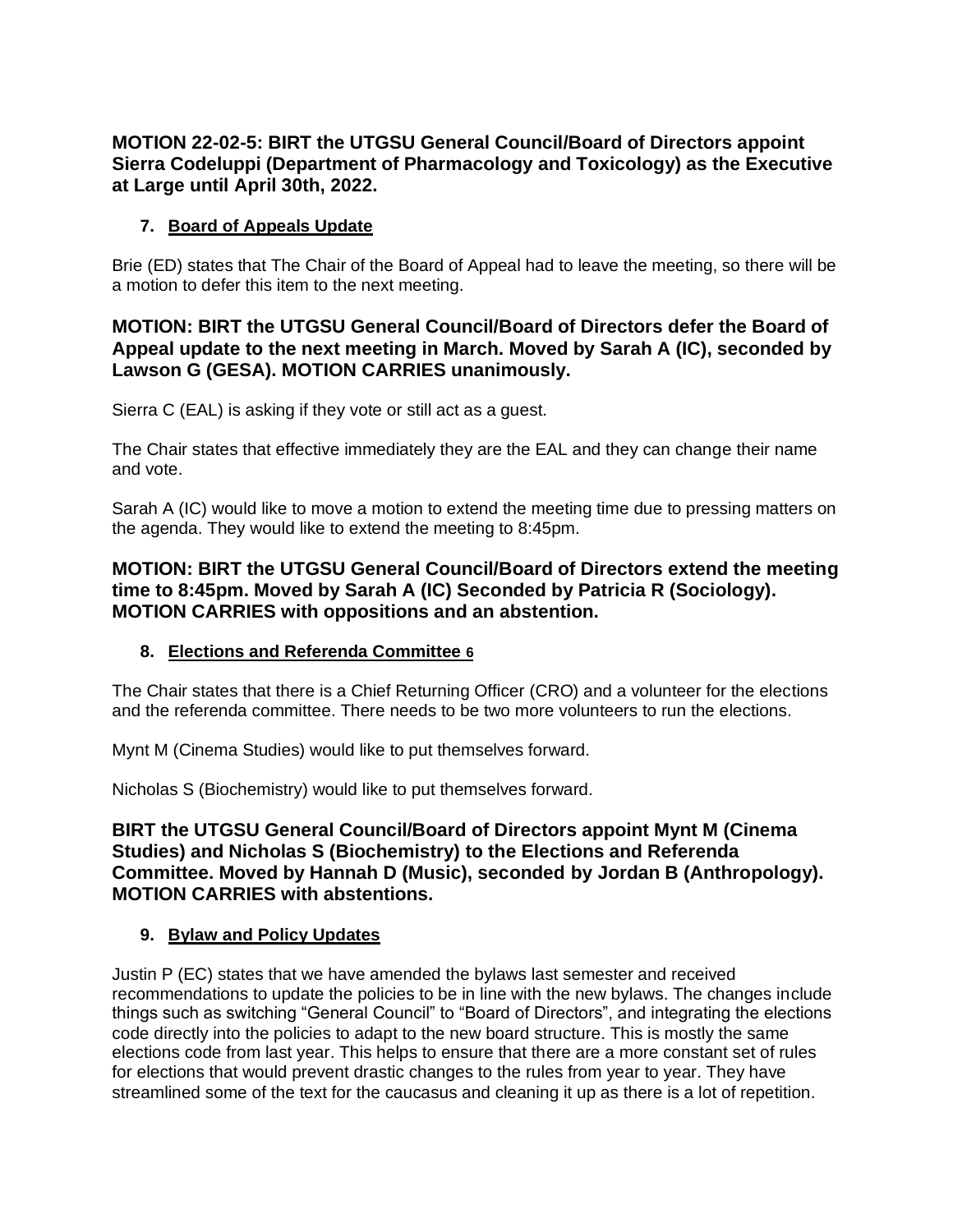They have updated the Equity Statement to include a land acknowledgment. The changes reflect what was passed at the AGM last semester as well as incorporates the ROM Caucus and ensures that this caucus is formerly in the policy. Justin P (EC) explains that they have also made changes to require anti-oppression workshops for executives and board members.

The Chair is asking for clarification on the elections code - They ask if the elections code that was previously separate is being built into the policies?

Justin P (EC) says that that is correct, instead of the CRO writing the code every year.

Julia M (Philosophy) has a question about the wording changes in the caucus portion. When they were reviewing them, they noticed the elimination of caucuses being able to report to council. Was that removed completely or moved somewhere else? Can caucuses no longer make recommendations to council?

Justin P (EC) states that it has just been moved up. The exact clause is G5.1.2.

Mariam K (Information) is asking about the table of contents, and that there are two caucuses missing. They also have a question about the Race and Ethnicity Caucus policy - G5.5.2 has been deleted but the other caucuses do not have similar lines removed and this might have been a mistake. They have an amendment to maintain this line and for the table of contents to be updated at the ROM Caucus is also missing.

Sarah A (IC) states that they would like to respond to Miriam K's (Information) question. Sarah (IC) has notified the Race and Ethnicity Caucus representatives that all redundancies from all caucuses will be removed and that there are no changes to the caucuses operation, just the wording that they have cleaned up.

Mariam K (Information) is saying that the issue is not with the repetition, it's with G5.5.2. They want to make sure that the line G5.5.2 is maintained and consistent with all other caucuses who have a similar line.

Justin P (EC) states that in regards to Mariam K's (Information) comments, the table of contents and G5.5.2 are typos and would like them to be corrected.

Sarah A (IC) states that they will fix the typos and present an updated version at the next Board of Directors meeting with the amendments that have been noted.

The Chair states that we have noted that these were typos in the document and that we can vote to proceed with adopting it with the understanding that the typos were inaccuracies.

**MOTION: BIRT the UTGSU General Council/Board of Directors accept the amendments to the policies and that the two typos will be corrected. Moved by Justin P (EC), seconded by Mynt M (Cinema Studies). MOTION CARRIES with abstentions.**

#### **10. Executive Impeachment (In-Camera) 8**

**MOTION: BIRT the UTGSU General Council/Board of Directors move to an incamera session for this item. Moved by Mynt M (Cinema Studies), seconded by**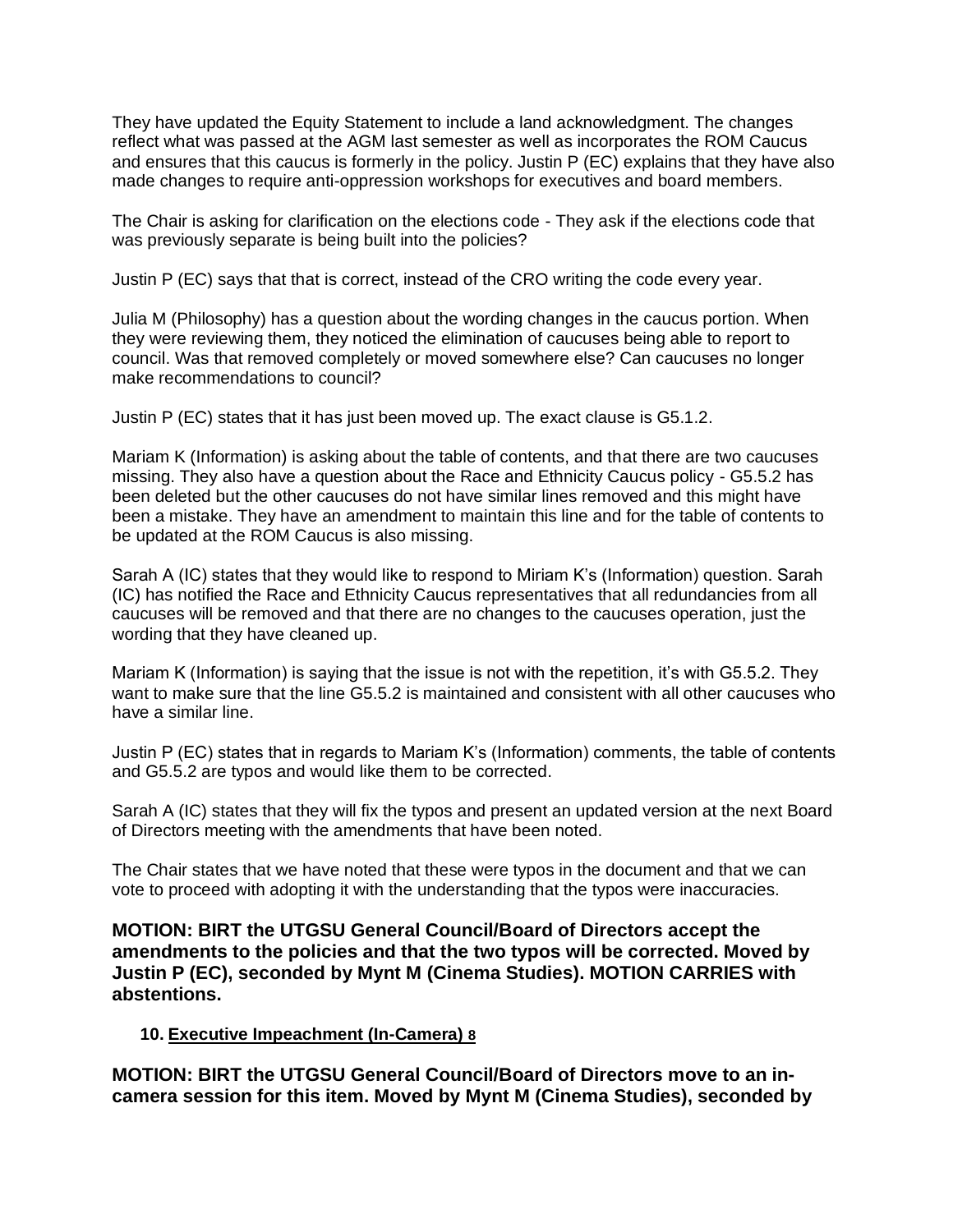# **Jordan B (Anthropology). MOTION CARRIES unanimously.**

The meeting will now move to an in-camera session as of 8:29pm.

**MOTION 22-02-8: BIRT the UTGSU General Council/Board of Directors impeaches the Internal Commissioner. Moved by Adam H (CTLSA) [Original Mover], seconded by Chris R (Pharmaceuticals). MOTION IS DEFEATED with abstentions.**

#### **11. Any Other Business a. Removal of CTLSA representative**

The meeting is staying in-camera for this item.

**MOTION: BIRT the UTGSU General Council/Board of Directors remove CTLSA Representative Adam Hill from General Council meetings until April 30th, 2022 for violation of the Equity Statement. Moved by Walter V (English), seconded by Joseph D (Political Science). MOTION CARRIES with an opposition and abstentions.**

#### **12. Adjournment**

The meeting is adjourned at 8:45pm.

MicoliBucar

Nicole Bucar UTGSU General Council Secretary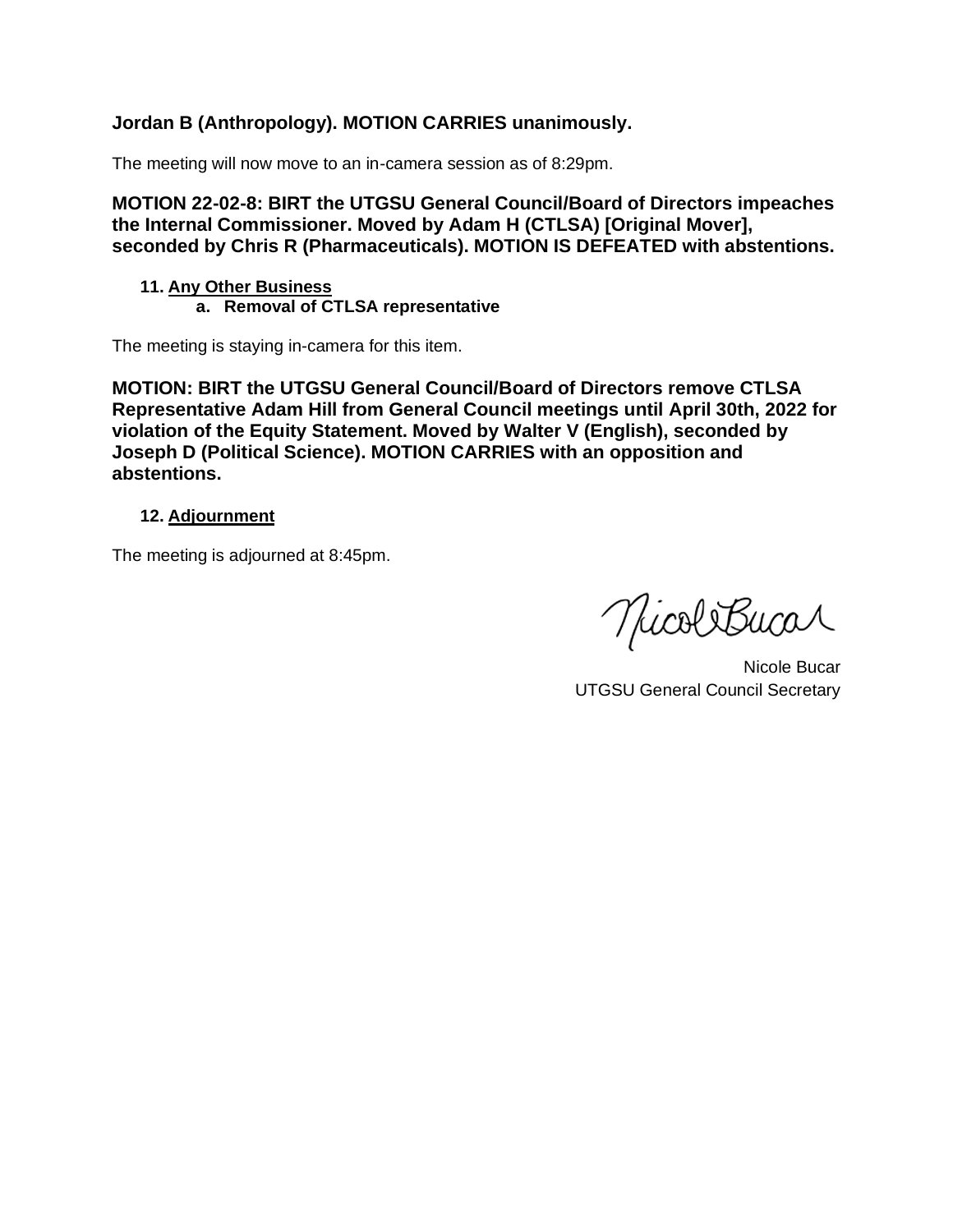#### G.9.2 Equity Statement

G.9.2.1 The following statement expresses the Union's commitments to equity and informs the way in which we conduct business of the Union. The statement will be read aloud during the opening address of meetings of the membership, the Board of Directors, and at UTGSU events:

As many of our members are settlers on Turtle Island, the Union directly benefits from the colonization and genocide of the indigenous peoples of this land. It is imperative that the Union acknowledge that it is on occupied land and that to engage in acts of decolonization is an important aspect of equity work in Canada.

Student Union solidarity is based on the principle that all members deserve to be equal, respected and should be understood. As members of the Union, mutual respect, cooperation and understanding are our goals. We do not condone or tolerate behavior that undermines the dignity of any individual. Expressions of hate such as intimidation, harassment, offensiveness or hostility will not be tolerated.

We will struggle against all forms of discrimination and harassment, including but not limited to: Islamophobic, anti-Semitic, xenophobic, sexist, racist, classist, ableist, homophobic, transphobic, ageist sentiments and/or remarks. We all have an obligation to ensure that an open and inclusive space, free of hate is established.

We support growth and understanding and believe in providing opportunities for individuals to acknowledge the impact of their remarks, with the understanding that the experiences of those impacted by discriminatory sentiments or remarks will be privileged.

If you are not here in an understanding of good faith or you have violated this